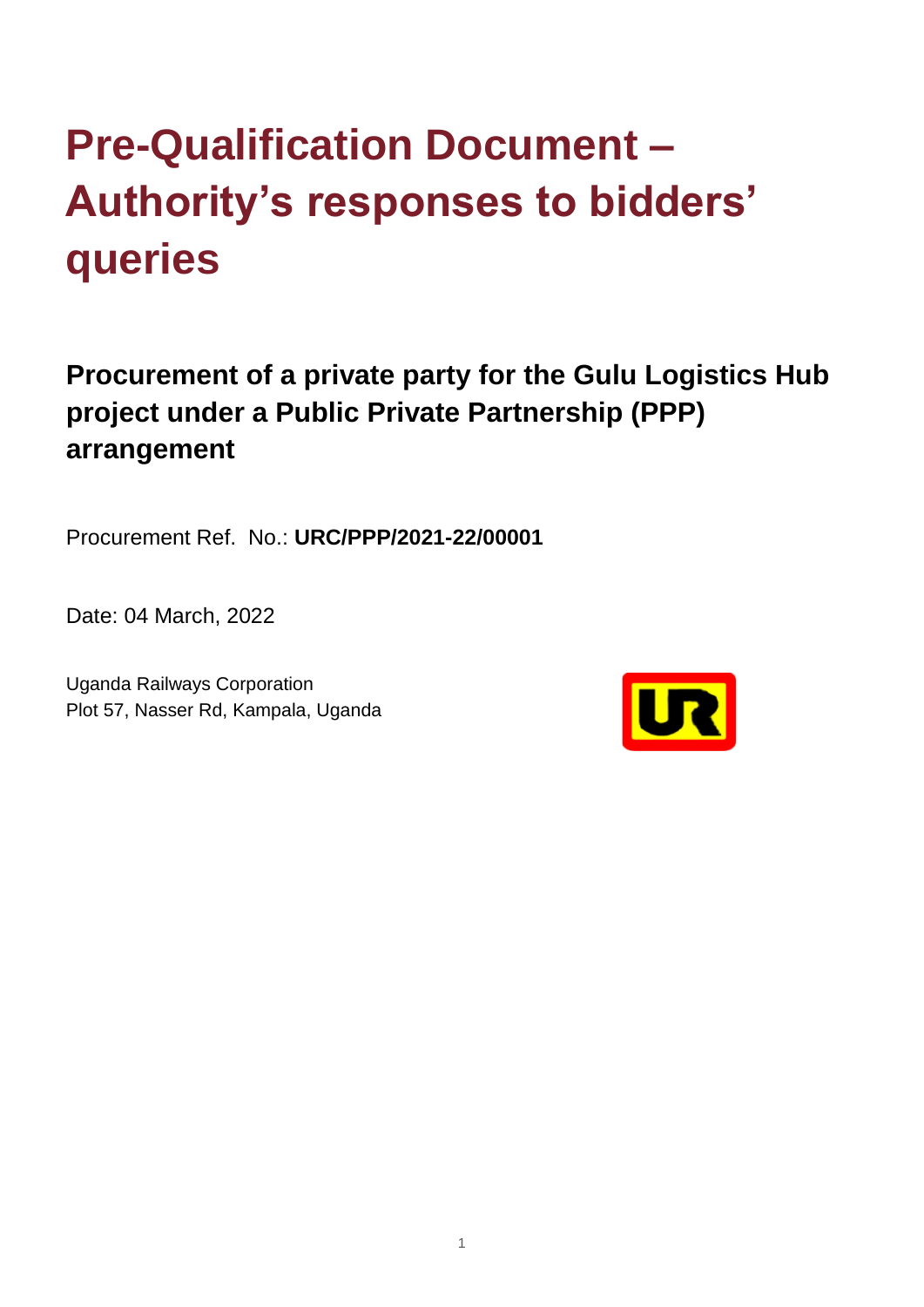## **Contracting Authority's responses to queries submitted by bidders on the RFQ**

| SI.<br>No. | Query                                                                                                                                                                                                                                                                                                                                                                                                                                                                                                                                                                                                                                                                                                                                                                                                                                                                                                                                                                                                                                                                                                                                                                                                                                                                                                                                                                                                                                                                                                                                                                                                                                                                                                                                                                                                                                                                                                                                                                                            | <b>Authority's Response</b>                                                                                                                                                                                                                                                                                                                                                                                                                                                                                                                                                                                                                                                                                                                                                                                                                                                                                                                                                                                                   |
|------------|--------------------------------------------------------------------------------------------------------------------------------------------------------------------------------------------------------------------------------------------------------------------------------------------------------------------------------------------------------------------------------------------------------------------------------------------------------------------------------------------------------------------------------------------------------------------------------------------------------------------------------------------------------------------------------------------------------------------------------------------------------------------------------------------------------------------------------------------------------------------------------------------------------------------------------------------------------------------------------------------------------------------------------------------------------------------------------------------------------------------------------------------------------------------------------------------------------------------------------------------------------------------------------------------------------------------------------------------------------------------------------------------------------------------------------------------------------------------------------------------------------------------------------------------------------------------------------------------------------------------------------------------------------------------------------------------------------------------------------------------------------------------------------------------------------------------------------------------------------------------------------------------------------------------------------------------------------------------------------------------------|-------------------------------------------------------------------------------------------------------------------------------------------------------------------------------------------------------------------------------------------------------------------------------------------------------------------------------------------------------------------------------------------------------------------------------------------------------------------------------------------------------------------------------------------------------------------------------------------------------------------------------------------------------------------------------------------------------------------------------------------------------------------------------------------------------------------------------------------------------------------------------------------------------------------------------------------------------------------------------------------------------------------------------|
| 1.         | In reference to the below clauses we request if you can assist<br>with clarity on whether in the project company of the<br>consortium does the Uganda registered entity need to have<br>26% or 30% equity and is this for 1 entity or multiple entities<br>totalling upto 26/30%?<br>"16.3 Further, such limitation as set out in Provision 16.2 of<br>Section I of this RFQ is not intended to preclude the use of<br>the credentials of all Consortium Members if the Respondent<br>is a Consortium. Consortium Members may be related or<br>unrelated entities which meet, collectively, the Minimum<br>Qualification Criteria, however (and as<br>stated in Provision<br>22.2 of Section I of this RFQ), all Consortium Members whose<br>skill, experience and financial standing are used to meet the<br>Minimum Qualification Criteria (including where such are<br>related entities) must hold at least 26% equity in the<br>Consortium responding to the RFP."<br>"16.4 For the avoidance of doubt, and as reiterated in<br>Provision 3.2 of Section III of this RFQ, all Consortium<br>Members will be required to be Equity Consortium Members<br>and will be required to have a shareholding in the Project<br>Company. Any request to change the role of an Equity<br>Consortium Member designated in Form 4, at any time<br>following submission of an SOQ shall be treated as if it is a<br>request to change the composition of the Consortium itself in<br>accordance with Provision 22 of Section I of this RFQ."<br>"(c) subject to Provision 3 of Section III of this RFQ, any<br>combination of entities under (a) and/or (b) above in the form<br>of a Consortium, who has the formal intent to enter into an<br>agreement (as evidenced by a letter of intent) or who intends<br>to combine under an existing agreement (as evidenced by a<br>copy of this existing agreement), such that at least 30% equity<br>in the Consortium is held by firms registered in Uganda." | A consortium must comprise of at least 30% equity<br>held by firms registered in Uganda. This refers to the<br>total equity share of all members of the consortium<br>that are registered in Uganda.<br>For meeting the minimum eligibility criteria, a<br>consortium member's experience may be presented<br>if that member has at least 26% equity in the<br>consortium. This refers to the equity share of a single<br>consortium member.<br>The minimum eligibility criteria may be met by distinct<br>members of a consortium. A consortium is<br>considered to meet the eligibility requirements if each<br>minimum eligibility criterion is met by at least one<br>consortium member.<br>It should be noted that each minimum eligibility<br>criteria must be met by prior experience in a single<br>facility and not by aggregate experiences for multiple<br>facilities. However, a single facility need not meet all<br>minimum eligibility criteria together as the criteria<br>may be met by distinct facilities. |
| 2.         | We would like to request a one month extension to the date<br>for submitting our SoQ.                                                                                                                                                                                                                                                                                                                                                                                                                                                                                                                                                                                                                                                                                                                                                                                                                                                                                                                                                                                                                                                                                                                                                                                                                                                                                                                                                                                                                                                                                                                                                                                                                                                                                                                                                                                                                                                                                                            | The SOQ submission deadline has been extended to<br>22.03.22 at 12 noon Ugandan local time.                                                                                                                                                                                                                                                                                                                                                                                                                                                                                                                                                                                                                                                                                                                                                                                                                                                                                                                                   |
| 3.         | Minimum Equity for the consortium:<br>Must the 30% equity required to be held by firm<br>a)<br>registered in Uganda be issued and paid up or only<br>issued?<br>Is 30% equity based only on the nominal value of shares<br>b)<br>or does it also cover voting rights?<br>Which classes of shares are considered e.g. where a<br>$\mathbf{C}$<br>company has ordinary and preference shares?<br>there<br>minimum<br>(Ugandan)<br>expected<br>local<br>Is.<br>$\mathsf{d}$<br>shareholding /Business Ownership for the Uganda<br>registered entity in the consortium?                                                                                                                                                                                                                                                                                                                                                                                                                                                                                                                                                                                                                                                                                                                                                                                                                                                                                                                                                                                                                                                                                                                                                                                                                                                                                                                                                                                                                              | In case of a consortium, the equity held by firms<br>registered in Uganda should be minimum 30% of the<br>total issued share capital in the consortium based on<br>nominal value of the shares.<br>All classes of shares, including ordinary and<br>preferred shares, shall be considered for this<br>evaluation.<br><b>There</b><br>minimum<br>Ugandan<br>is<br>no<br>shareholding/business ownership requirement for<br>entities registered in Uganda.                                                                                                                                                                                                                                                                                                                                                                                                                                                                                                                                                                      |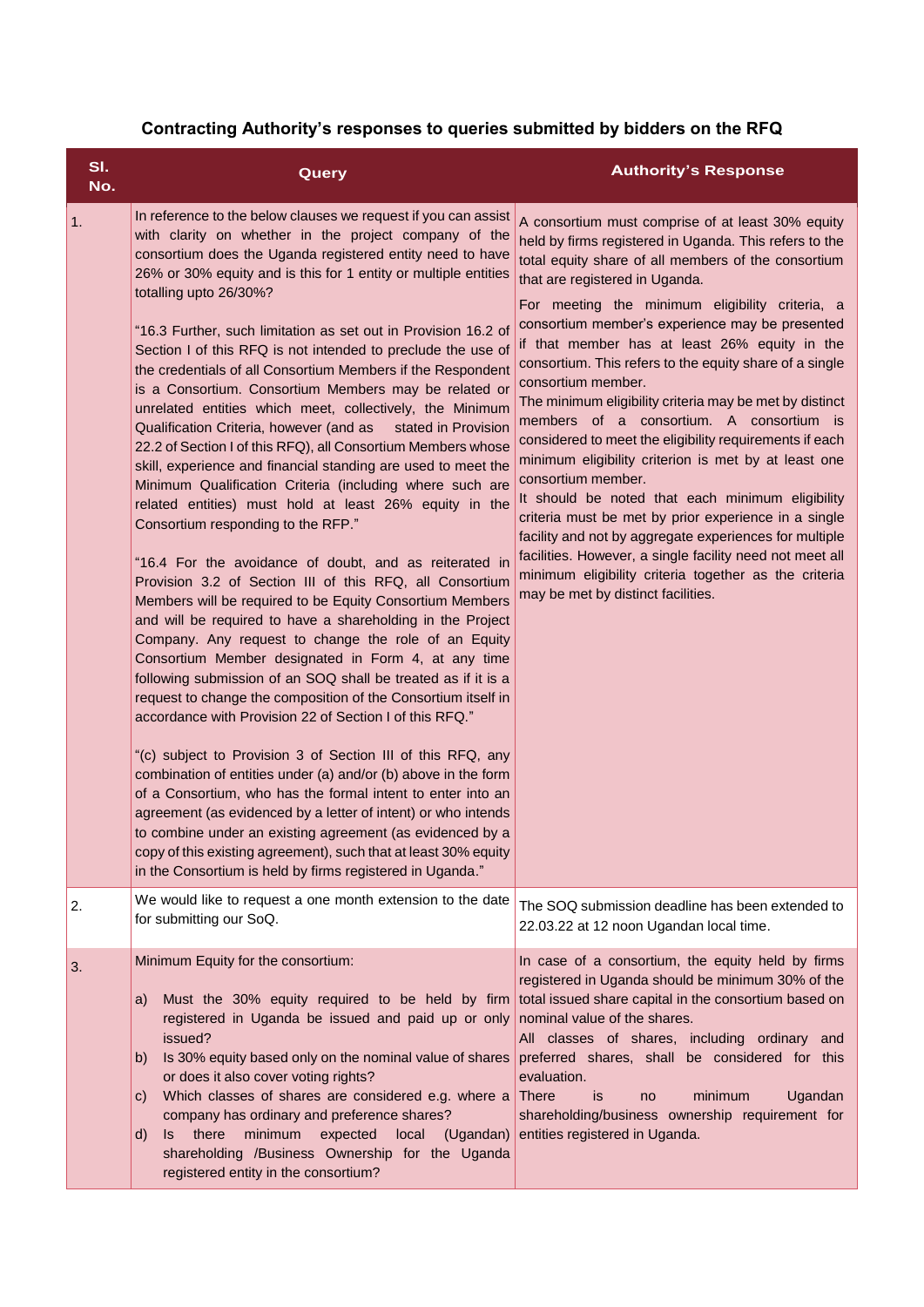| SI.<br>No.       | Query                                                                                                                                                                                                                | <b>Authority's Response</b>                                                                                                                                                                                                                                                                                                                                                                                                                                                                                                                                                                                                                                                              |
|------------------|----------------------------------------------------------------------------------------------------------------------------------------------------------------------------------------------------------------------|------------------------------------------------------------------------------------------------------------------------------------------------------------------------------------------------------------------------------------------------------------------------------------------------------------------------------------------------------------------------------------------------------------------------------------------------------------------------------------------------------------------------------------------------------------------------------------------------------------------------------------------------------------------------------------------|
| $\overline{4}$ . | Facility requirements:<br>Must a single facility meet the minimum acreage, TEU<br>throughput and CBM space or can a bidder declare more than<br>1 facility whose aggregate capacity meets the minimum<br>thresholds? | Each minimum eligibility criteria for area, throughput<br>and warehousing space requirements must be met<br>by a single facility and not by an aggregate for<br>multiple facilities.<br>It should be noted that a single facility need not meet<br>all three technical eligibility criteria together viz. area,<br>throughput and warehousing space requirements.<br>The three criteria may be met by distinct facilities.                                                                                                                                                                                                                                                               |
| 5.               | <b>Project Phasing and Financing</b><br>We understand the construction of Phase 2 should be than<br>a)<br>informed by the volume of traffic handled at the Phase 1<br>facility. Is this the case?                    | The Phase 2 Construction Start Date shall be no later<br>$\bullet$<br>30 days after the beginning of the financial year<br>succeeding the financial year in which the traffic<br>handled at Phase 1 of Gulu Logistics Hub<br>reaches maximum capacity i.e. 20,000 TEU, or<br>the 3rd anniversary of the Phase 1 commercial<br>operations date,<br>whichever is earlier.<br>The construction of Phase 2 must be completed<br>within 12 (twelve) months from start of Phase 2<br>construction, or<br>on or before the 5 <sup>th</sup> (fifth) anniversary of Phase 1<br>commercial operations date.<br>Further details shall be made available at the<br>Request for Proposal (RFP) stage. |
| 6.               | What will be the impact of the Naivasha port on the operation<br>of the GLH?                                                                                                                                         | Bidders are expected to carry out their own analysis<br>for the project.<br>Further details about the project shall be made<br>available to bidders at the Request-for-Proposal<br>(RFP) stage.                                                                                                                                                                                                                                                                                                                                                                                                                                                                                          |